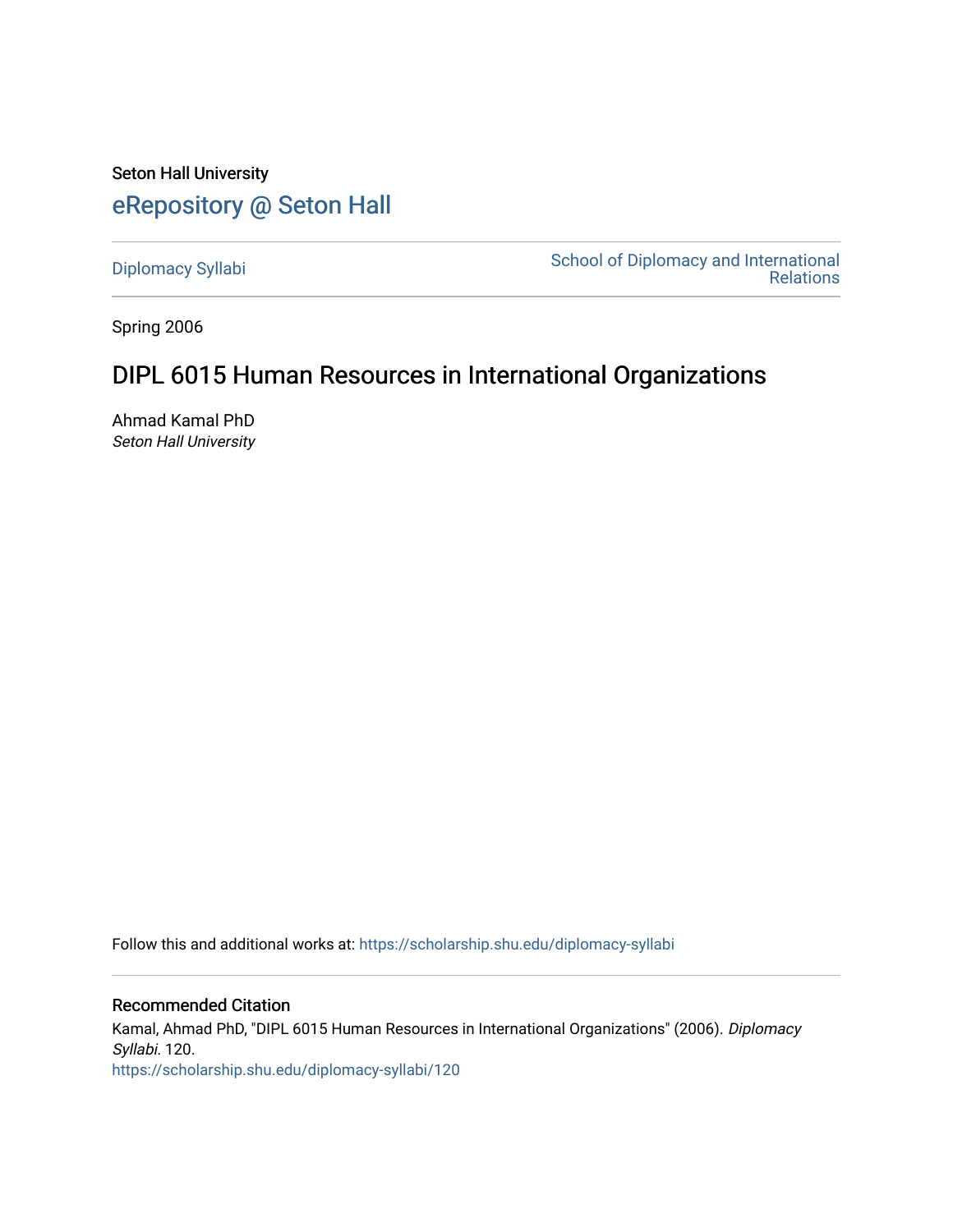# **HUMAN RESOURCES IN INTERNATIONAL ORGANIZATIONS**

Dipl-6015, Tuesdays, 4.00 p.m. to 6.00 p.m. – Spring 2006 Prof. Ahmad Kamal, former Ambassador of Pakistan

### **COURSE DESCRIPTION:**

The transition from the end of the Twentieth Century to the beginning of the Twenty-First Century coincides with a period of exciting and fundamental change in international relations, characterized by an increasing awareness and debate about the role of the international organizations. Never has the challenge been greater for international organizations as they come to terms with the problems connected with their role in international peace and security, the regulation of the international commons, the promotion of economic and social development, the provision of public services to refugees and displaced persons, and the enforcement of global human rights norms. All this is being done under relentless public scrutiny.

In a much lauded, much maligned, much misunderstood environment, the United Nations System is being subjected to varying interpretations, about its structure, its role, its role, its challenges, its potential, and its essential work. Some believe it is a supra-national structure to be kept firmly under control;, others, that it is the forum for the solution of all problems.

The course will be a complement to the other courses on International Organizations being taught at the University. It will focus on the Human Resource Management procedures of the United Nations and other International Organizations.

By the end of the course, the student should be able to:

- understand the background to the creation of the United Nations;
- understand the origins of the concept of the "international civil servant";
	- appreciate the difficulties inherent in the management of a bureaucracy in a multi-cultural environment;
	- link the situation of the international organizations to that of trans-national corporations in a globalized world;
	- compare the differences in management styles between a national and an international environment;
	- identify the strengths and weaknesses of international civil service;
	- synthesize information and articulately ask questions and state positions;
	- research a Final Paper on a topic of relevance.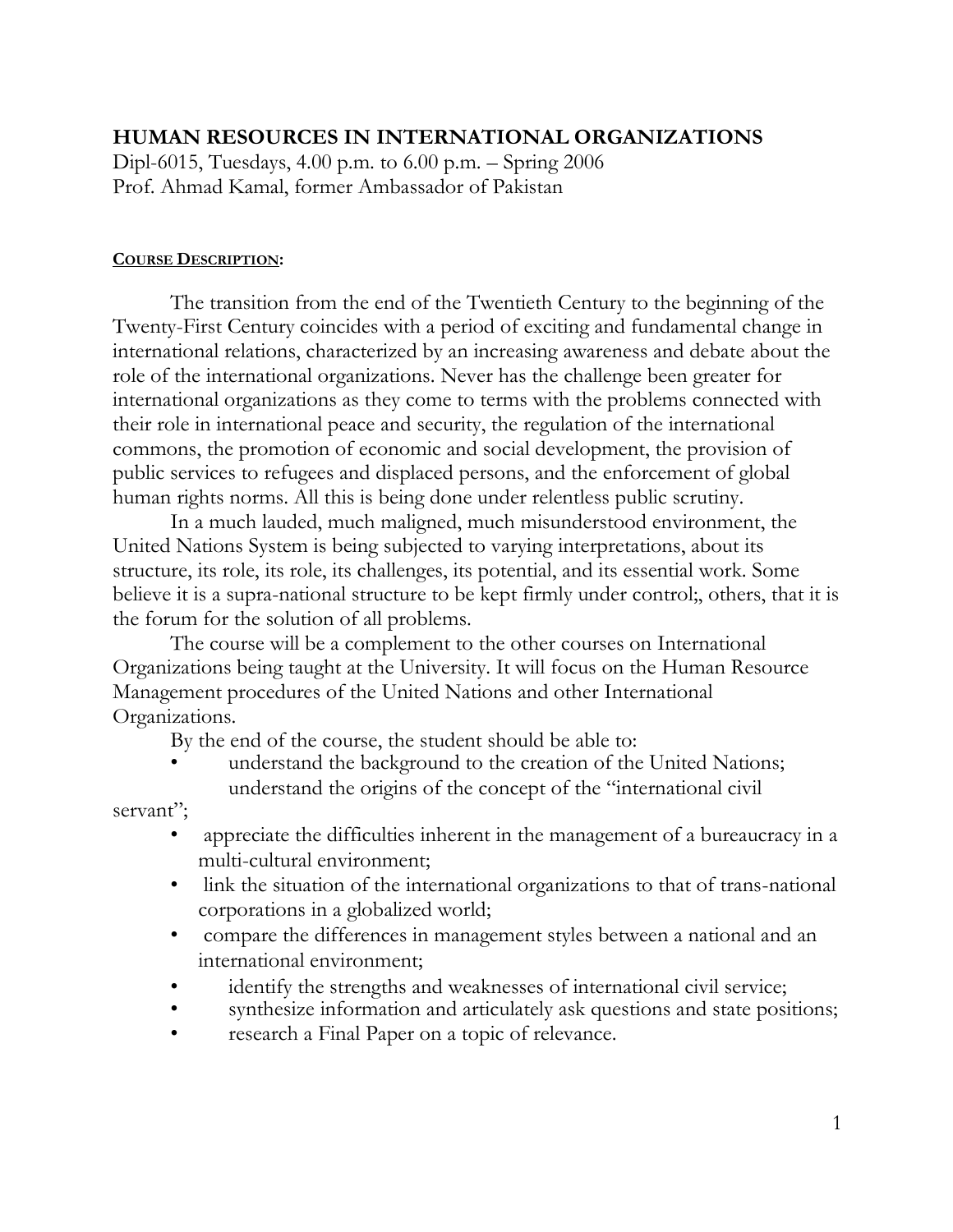### **REQUIRED READINGS**

- 1) Basic reading materials will be supplied to all students electronically.
- 2) The following critical texts will also serve as background reading:

Global Agenda. Special Anniversary Edition, published by the United Nations Association of the USA, ISBN 1-880632-71-3. (available from the UNA-USA, 801 Second Avenue 2nd Floor, New York)

The Future of the United Nations, by Joshua Muravchik, published by the American Enterprise Institute (AEI), ISBN 0-8447-7183-X

3) In order to be aware of current events and contribute fully to class discussions, the reading of at least one leading daily American newspaper (for example, the New York Times at [http://www.nytimes.com/,](http://www.nytimes.com/) or the Washington Post at  $\langle \text{http://www.washingtonpost.com/}} \rangle$ , and one major foreign weekly, (for example, The Economist at  $\langle$  http://www.economist.com/ $\rangle$  is required of all students.

4) Students will also find it most useful and intellectually satisfying to regularly read the Foreign Affairs magazine, published by the Council for Foreign Affairs six times a year (available at  $\langle \text{http://www.cfr.org/>}\rangle$ ).

5) Some useful web-sites which can be constantly consulted are the following :

- $\langle \text{http://www.un.org/>}$
- [<http://www.globalpolicy.org/>](http://www.globalpolicy.org/)
- [<http://www.unfoundation.org/>](http://www.unfoundation.org/)

# **CLASS POLICIES**

**Class Participation**: Class participation is essential in this course, and therefore, timely and regular class attendance is mandatory. Class attendance will be marked at the very beginning of each class. Attendance will be graded. Except for serious emergencies, and medical reasons, which must be brought to notice before start of class over email, absences will not be "excused" during this semester. It should be clearly noted that almost one-third of the Final Grade is dependant on punctuality and attendance.

**Drafting:** Particular emphasis will be placed in this class on building up an ability to draft home-works and papers in a grammatically correct and logical manner, in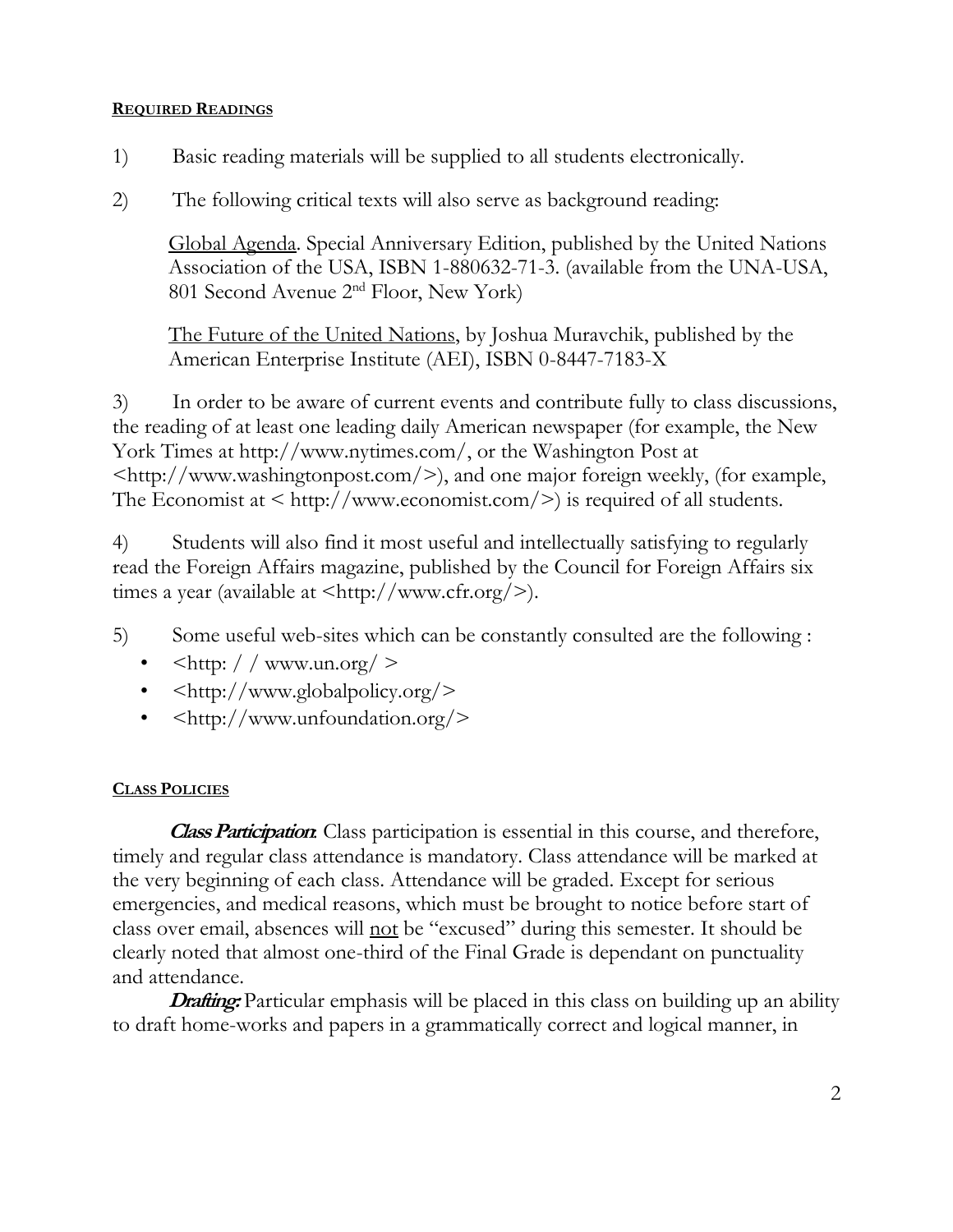presentations that can carry weight and conviction with the reader. The same will hold true of oral presentations in class. Tips will be circulated to all students by email.

**Email:** Because of the importance attached to email and web pages, all students must have proper email accounts, and must check them regularly every day. (All email addresses will be collected in the first class). Students should also maintain a group address (Listserv) of all classmates, including the Professor, so that messages of common interest can be circulated to all.

**Reference Formula:** All assignments are normally to be submitted in Hard Copy in Microsoft Word format exclusively. All assignment submissions must also contain the following four-part Reference Formula in FOUR places, namely, (a) as the only "subject" of the email; (b) as the only first line of the text of the email; (c) as part of the "header" of the attached assignment, and as the "filename" of the attachment: (initials of university)-(course symbol)-(initials of student)-(assignment number) Example of the four-part Reference Formula : SHU-UNHR-XXX-A# (where SHU stands for Seton Hall University, UNHR stands for this Human Resources Management course, XXX are the student's initials in capital letters, and A# is the assignment number).

**Web-Sites:**Each student will be encouraged to maintain a personal web-site on which all assignments will be uploaded. Personal web-sites will be graded. (Some tips on the quickest means to establish student web-sites will be discussed in the first class). In addition, each student will have to provide a personal "thumbnail" picture and a few lines of descriptive text for a Class Record.

### **HOMEWORK ASSIGNMENTS**

All home-works and other instructions will be given through e-mail. All students are therefore expected to provide their e-mail contacts, and to check and respond over this medium regularly. Home-works are normally to be submitted in hard copy.

### **CLASS NOTES**

The objective is to maintain a complete record of the notes from each. The assigned student(s) will be responsible for preparation of the class notes. Class notes MUST be written within one day after the class, and then circulated via email to all colleagues. Class notes should not be longer then one page and should contain the following

- 1. The topic discussed in class.
- 2. The lessons learned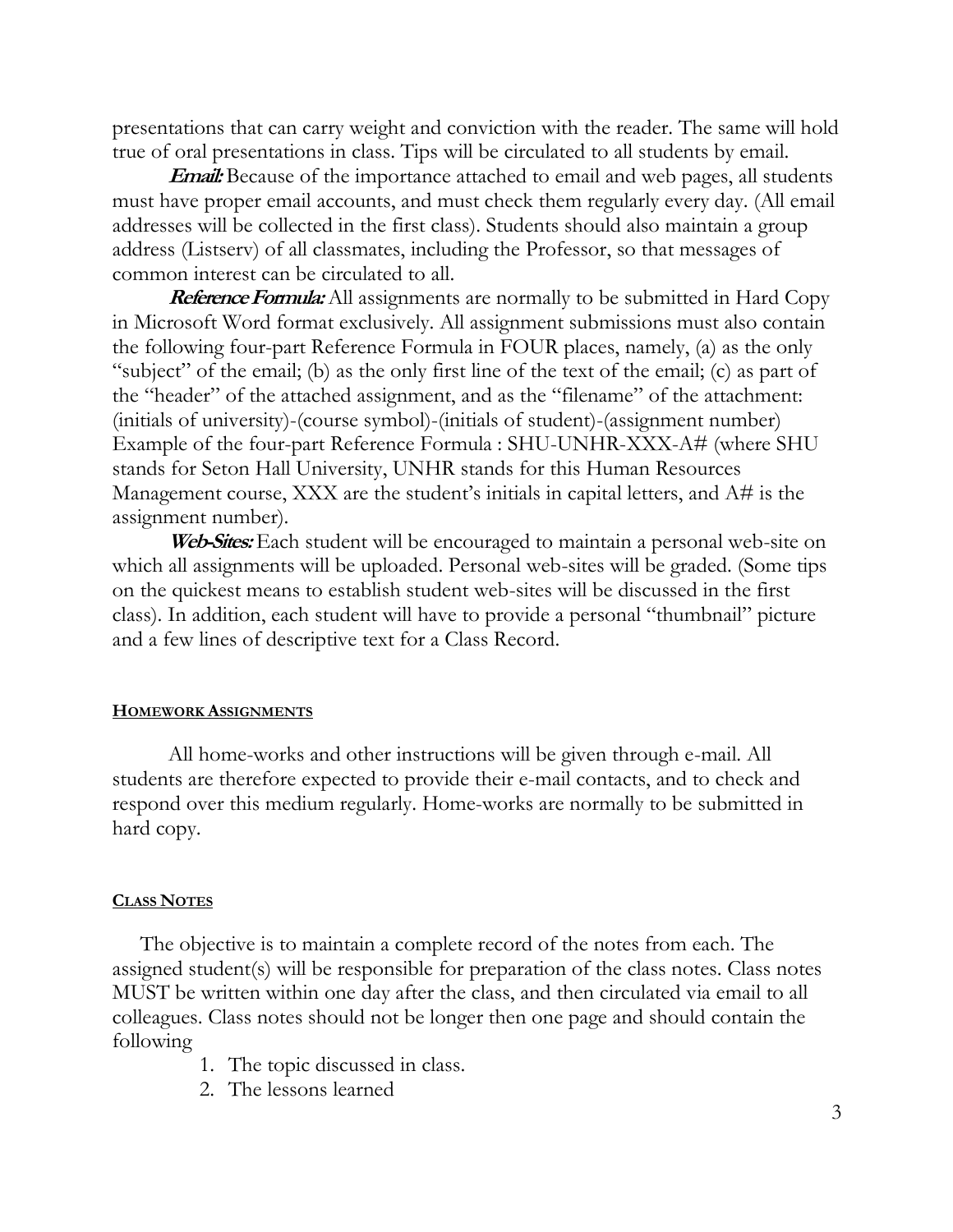#### **ORAL PRESENTATIONS**

Students will be asked to make 20-minute oral presentations on the contents of the materials to be studied in class. The assignment of these materials to individual or pairs of students will be made in class. The format of these oral presentations will be explained in class.

Oral presentations will have to be supported by a short 1-2 page summary of key points to be emailed to the Class Listserv at least 24 hours in advance.

#### **FINAL PAPER**

The Final Paper will be based on a critical analysis of different human resource management challenges facing the United Nations. Students will be required to develop a paper based on a past or current challenge, while also making projections into the future for this topic. Papers should be 12-14 pages long, single-spaced, in Garamond 12 or 14 point or equivalent, with 1" margins. In addition, papers should have a Cover Page, an Index of Contents Page, a properly formatted Bibliography Page, and supporting Graphics (photographs, charts, graphs). Standard Footnotes (not text-notes) are expected for all works cited or quotes used. The Final Paper will have to be submitted in hard copy, two full weeks before the last class.

Students may freely choose their own research topic for the Final Paper. The choice of the topic for the Final Paper will have to be decided by each student by the end of the Third Session, after due discussion with the Professor. In order to have a wide variety of topics, no more than two students will be allowed to choose the same topic.

#### **GRADING POLICY**

In judging the quality of all assignments, the total grade for each of these will be divided into three portions, one-third for the visual quality and formatting of the presentation, one-third for the factual accuracy of research, and one-third for the strength and persuasiveness of the opinions expressed. Extra weight will be given for any noticeable improvement of work manifested over the semester.

Regularity in attendance will be graded at 30%, websites at 10%, homework and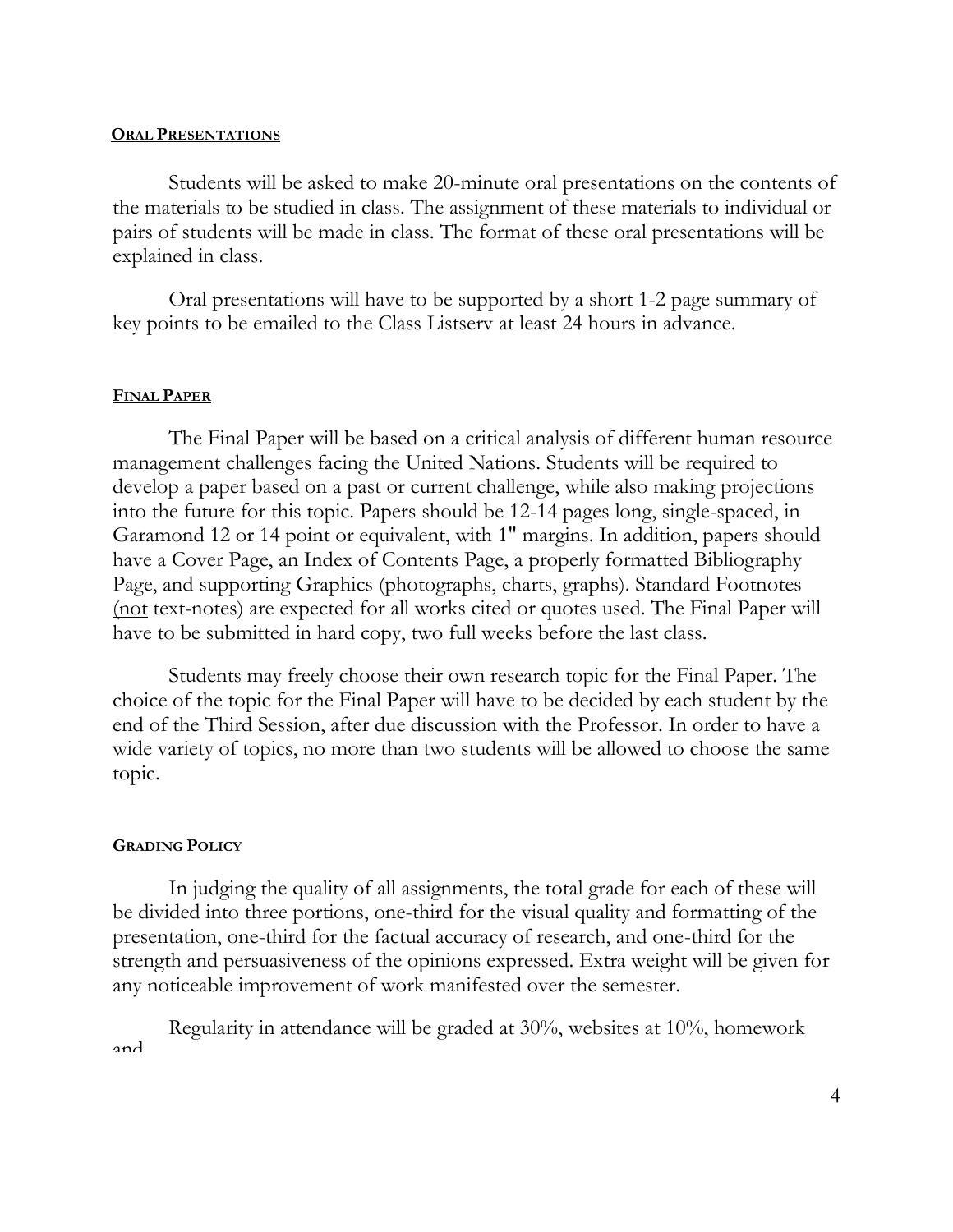class work at 30%, and Final Paper at 30%.

The following grading scale will be used in class. (The School may have a slightly modified grading scale, so class grades will be rounded off upwards under the School grading scale at the end of the semester).

| $A+$ (98-100) |              | $C+$ (78-79)      |
|---------------|--------------|-------------------|
| $A = (94-97)$ | $\mathbf{C}$ | $(74 - 77)$       |
| $A - (90-93)$ | $C$ -        | $(70-73)$         |
| $B+ (88-89)$  | $\mathbf{D}$ | $(60-69)$         |
| $B = (84-87)$ | F.           | $(59 \text{ or }$ |
| $B-$ (80-83)  |              |                   |

# **SCHEDULE OF LECTURES :**

**SESSION 1: COURSE INTRODUCTION:**

**BACKGROUND ON THE ORIGINS OF THE UNITED NATIONS** Reading: None

**SESSION 2: CHARTER PROVISIONS: CHAPTER 10 ON THE SECRETARIAT Oral Presentation:** (to be indicated)

**SESSION 3: ORIGINAL DEBATES: THE CREATION OF THE INTERNATIONAL CIVIL SERVICE Oral Presentation:** (to be indicated)

**SESSION 4: RECRUITMENT AND TRAINING:**

**SECRETARIAT COMPOSITION, GEOGRAPHICAL DISTRIBUTION, INTERNSHIPS Oral Presentation:** A/60/310, ST/AI/2002/4, ST/AI/2005/17, ST/IC/2004/10, ST/AI/2005/11, Staff Development Programme

**SESSION5: CONTRACTS: TYPES AND ENTITLEMENTS, CONSULTANCIES Oral Presentation:** Common System, A/59/217